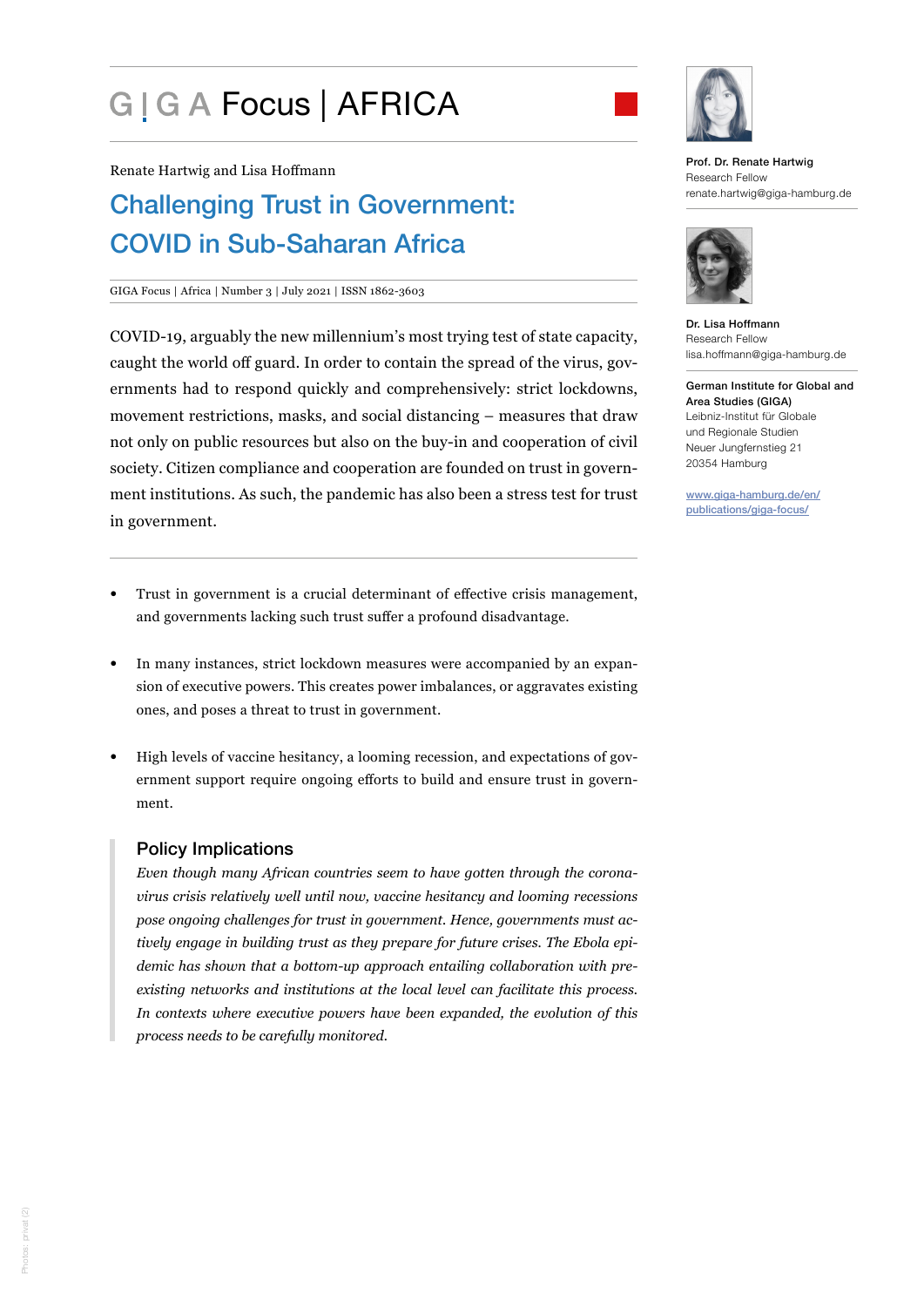#### COVID-19: Did Sub-Saharan Africa Really Get Off Lightly?

The coronavirus has raged around the world for more than a year and claimed millions of lives. But while Europe and the United States are currently laboriously vaccinating themselves out of the crisis, one world region seems to have got off relatively lightly: sub-Saharan Africa. At least, that is what the official statistics suggest: A year ago, experts feared a real catastrophe on the continent, but an examination of the official COVID-19 case numbers and deaths in the region demonstrate that the region has weathered the storm relatively well. According to the World Health Organization (WHO), sub-Saharan Africa accounts for only approximately 2 per cent of all global cases (WHO 2021). The obvious question is: Why?

There have been many hypotheses, the following three arguably being the most plausible: First, sub-Saharan African countries have recent experience combating epidemics (for instance, Ebola). Second, they responded rapidly to the crisis, closing borders and schools, mandating social distancing, and banning crowds. Some countries went even further, imposing curfews and masking requirements in public. Third, the continent's young population is seen as an asset in this pandemic, because the risk of severe COVID-19 courses increases significantly with age.

However, there may be more to the story: Testing capacity in Africa is much lower than in other world regions, which might explain the low official numbers of cases. Moreover, tracking and tracing of infected persons is challenging. Hence, the number of undetected or unrecorded cases might be quite high. A recent study from Kenya supports this view: an analysis of blood samples from Nairobi suggests that, indeed, every second household was affected by at least one COVID case, implying that the spread of the virus was 42 times higher than previously known (Ngere et al. 2021). A resurgence of COVID-19 infections in many African countries is currently also a subject of concern (BBC 2021). In early May, John Nkengasong, the head of the Africa Centers for Disease Control and Prevention, warned that developments in Africa are "astonishingly similar" to those in India. Vaccination progress has been limited. Yet, despite limited doses, the level of uptake has also been low. Hence, the crisis might be far from averted, and any ongoing or future measures subject to resource constraints.

The pandemic has left visible traces on the African economy. In 2020 the continent slipped into recession for the first time in 25 years, and despite the mobilisation of an additional EUR 82.3 billion at the recently concluded Paris Summit, government resources in many countries are stretched thin. In light of the limited financial resources, averting a further COVID wave and promoting recovery will not be easy, and will pose a continuing test to public cooperation and trust in government.

#### COVID-19: A Test of Trust in Government

While the myth of an autocratic Africa reigns, reality is more complex: Formally, more than 90 per cent of countries are organised as multiparty systems. But not all multiparty systems are democratic or free regimes. According to the Freedom House Index of 2020, only eight countries in sub-Saharan Africa are classified as free, 21 as partly free, and 20 as not free (compare also Basedau 2019 and Grauvogel and Heyl 2017). Especially in those "in-between" cases, citizens' cooperation and trust in government are essential for creating states whose leaders face enough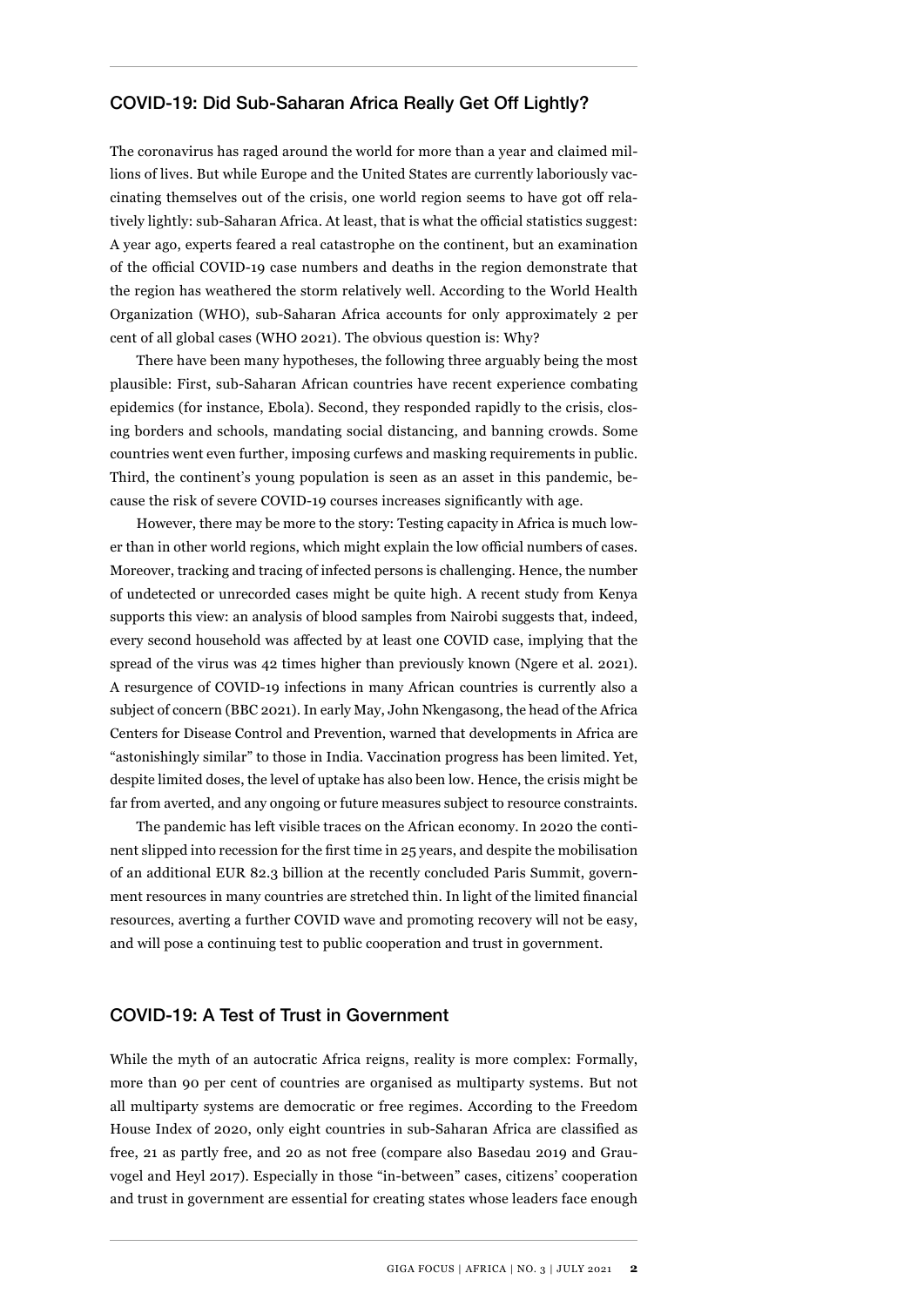constraints to prevent them becoming autocrats (again) but simultaneously have enough room to implement necessary policies and reforms.

Trust in government, meaning the willingness of citizens to rely on government to keep a commitment, mainly reflects government performance: citizens observe the actions of political actors – for example, their ability to control crime, how they manage the economy, whether they are involved in scandals – and based on this subjective performance criteria, they decide how much to trust (Keele 2007). Trust can also be achieved through "output" – meaning, the provision of public goods or social support. It is particularly important for governments to build trust, as this enables them to rule without coercion, thereby lowering transaction costs and increasing their efficiency and effectiveness.

The COVID-19 pandemic has been a test of government trust. During all stages of addressing the pandemic, including containment, mitigation, and recovery, trust in public institutions and compliance has been vital to any given government's ability to respond. This is especially salient, as measures related to contact restrictions, quarantines, and testing are invasive or at least annoying – but non-compliance can turn lethal. Early studies on the connection between the coronavirus pandemic and trust confirm that trust in government institutions is associated with both higher compliance) and lower levels of mortality (Devine et al. 2021). Yet, trust in government is also highly important for an inclusive recovery – for example, citizens trusting their governments to ensure that COVID vaccines are safe. Vaccine hesitancy is an issue that many countries are currently grappling with and that is not unique to the African context. In light of the limited resources and potentially rising numbers of cases, it is an urgent issue that needs to be addressed. However, after months of citizens' cooperation, fatigue might also be setting in.

The COVID-19 pandemic has already illustrated the connection between trust in government and the management of the pandemic. Countries where trust in the president was high – such as Ghana and Senegal, for which the pan-African survey Afrobarometer reports levels of trust in the president at 70 and 73 per cent, respectively, and even higher ratings for state legitimacy (respectively, 84 and 78 per cent) [1] – have seen high levels of compliance and praise for their measures. Governments of countries that entered the crisis with already low levels of trust in the president and state institutions, however, faced stronger resistance and experienced more upheaval. In Malawi, for example, which ranked lowest in trust in the president (36 per cent) and state legitimacy (53 per cent) in the Afrobarometer survey, lockdown measures were not only challenged with a court case but have even sparked violence. The lack of trust was also reflected in the unsuccessful re-election campaign of the (now former) Malawian president Peter Mutharika. In Nigeria, where trust in the president is approximately 45 per cent, compliance with public safety measures was low, and the looting of government warehouses signalled discontent with government mandates. To ensure the stability of their governments and their countries, leaders have an incentive to make sure that containment policies are not only officially passed but also followed and supported by the public.

African countries have considerable experience in combating epidemics, the most recent being the 2014–2016 Ebola epidemic in West Africa. While not entirely successful from the beginning, Ebola was contained in the end and did not spread to the extent feared. Aside from governments, state institutions, civil society organisations, non-state actors, and individuals also underwent a learning process.

**1** State legitimacy is measured by people's responses to whether they agree that the police have the right to make people obey the law, courts have the right to make decisions that people must abide by, and tax authorities have the right to make people pay taxes.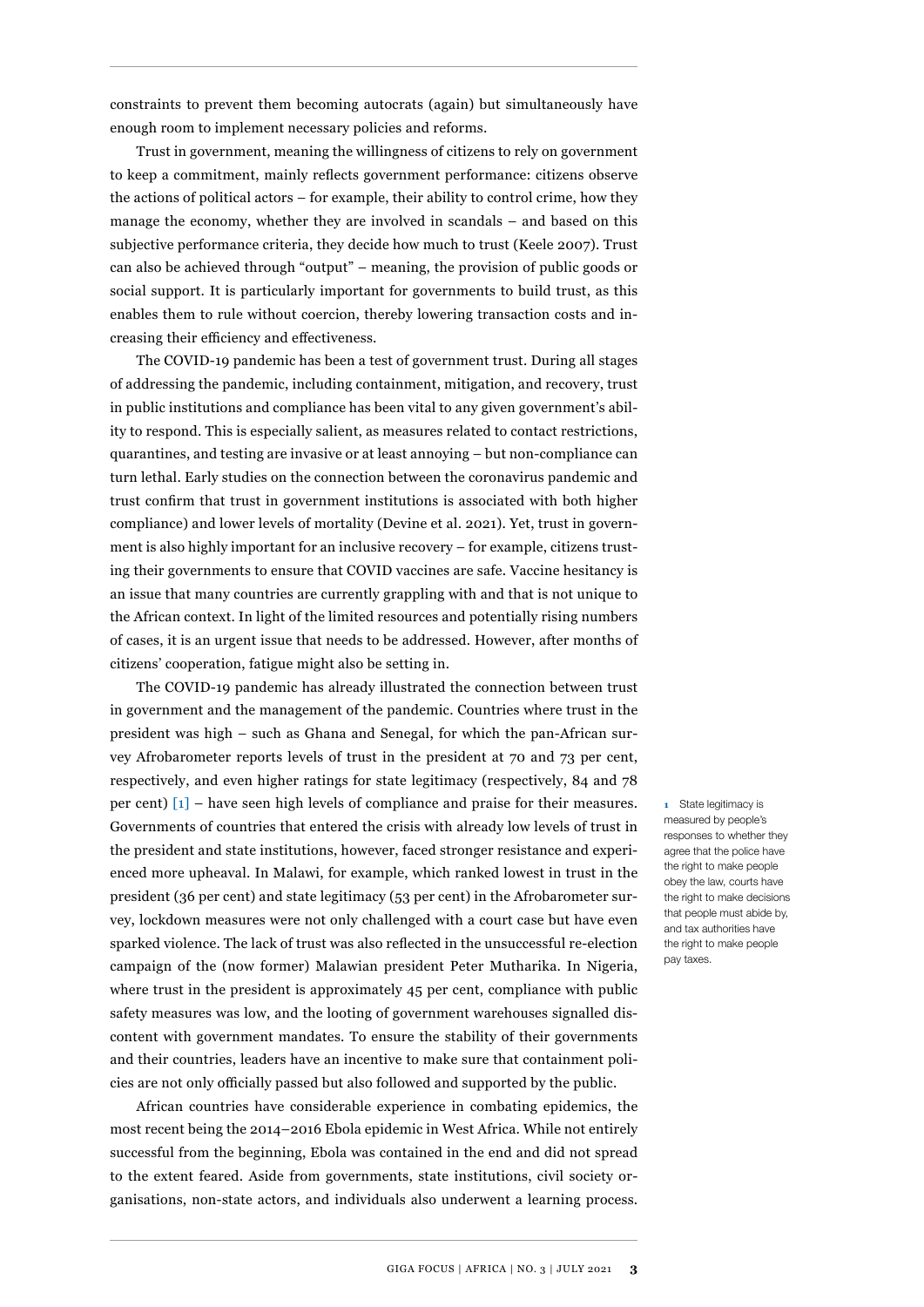Back then, many citizens did not trust their governments to effectively manage the epidemic and did not follow containment policies, with severe, often fatal consequences (Blair, Morse, and Tsai 2017). Yet, in the end, the Ebola epidemic was successfully contained, and the question that arises naturally is: What can we learn?

#### Trust in Times of Crisis: Lessons from the Ebola Epidemic

The 2014–2016 Ebola outbreak first occurred in Guinea and then spread to neighbouring countries, hitting Liberia and Sierra Leone particularly hard. Altogether, the WHO reported a total of 11,308 deaths and 28,610 suspected cases in those three countries during the 2014–2016 outbreak – the largest outbreak since the virus was discovered in 1976 (WHO 2016). The Ebola crisis was particularly alarming due to its high fatality rate of approximately 50 per cent, governments' perceived inability to control the spread of the disease, and citizens' non-compliance – particularly at the beginning of the outbreak (Blair, Morse, and Tsai 2017). The Democratic Republic of the Congo and Guinea have been hit more recently by the epidemic. However, the availability of vaccines increases hopes of curbing future outbreaks.

### Lesson 1: Trust in government in times of public health crises matters and can have real effects on the spread of diseases.

As in neighbouring countries, distrust in institutions was widespread in Liberia during the 2014–2016 Ebola outbreak. In fact, a rumour that Ebola was a government scam to attract aid money was spreading throughout the country. The epidemic was first a public health crisis, but later also turned into a governance crisis. According to a research study by Blair, Morse, and Tsai (2017), people with less trust in their government were also less likely to follow containment policies – for example, curfew rules and other hygiene measures. These people fuelled transmission rates. Another study, by Vinck et al. (2019), supports this finding: examining the 2018–2019 Ebola outbreak in the DRC, they find a link between low levels of trust in government, on one side, and belief in misinformation and lack of adherence to prescribed preventive behaviours, on the other.

# Lesson 2: Distrust towards the government spreads beyond the most affected areas, and rebuilding trust in government takes time.

Figure 1 shows the proportion of Liberians who trust their president, according to the Afrobarometer at three points in time: in 2012 (pre-Ebola), 2015 (during Ebola), and 2018 (after Ebola was successfully contained). The figure illustrates that trust in the president decreased significantly during the Ebola epidemic, and by 2018 had not caught up to pre-Ebola levels.

What also becomes visible in Figure 1 is that trust decreased not only in those counties with many Ebola cases (e.g. Montserrado and Margibi) but also in counties less affected by the epidemic – for example, in Grand Gedeh, which experienced a total of four Ebola cases. Thus, distrust seems to spread beyond the most affected areas.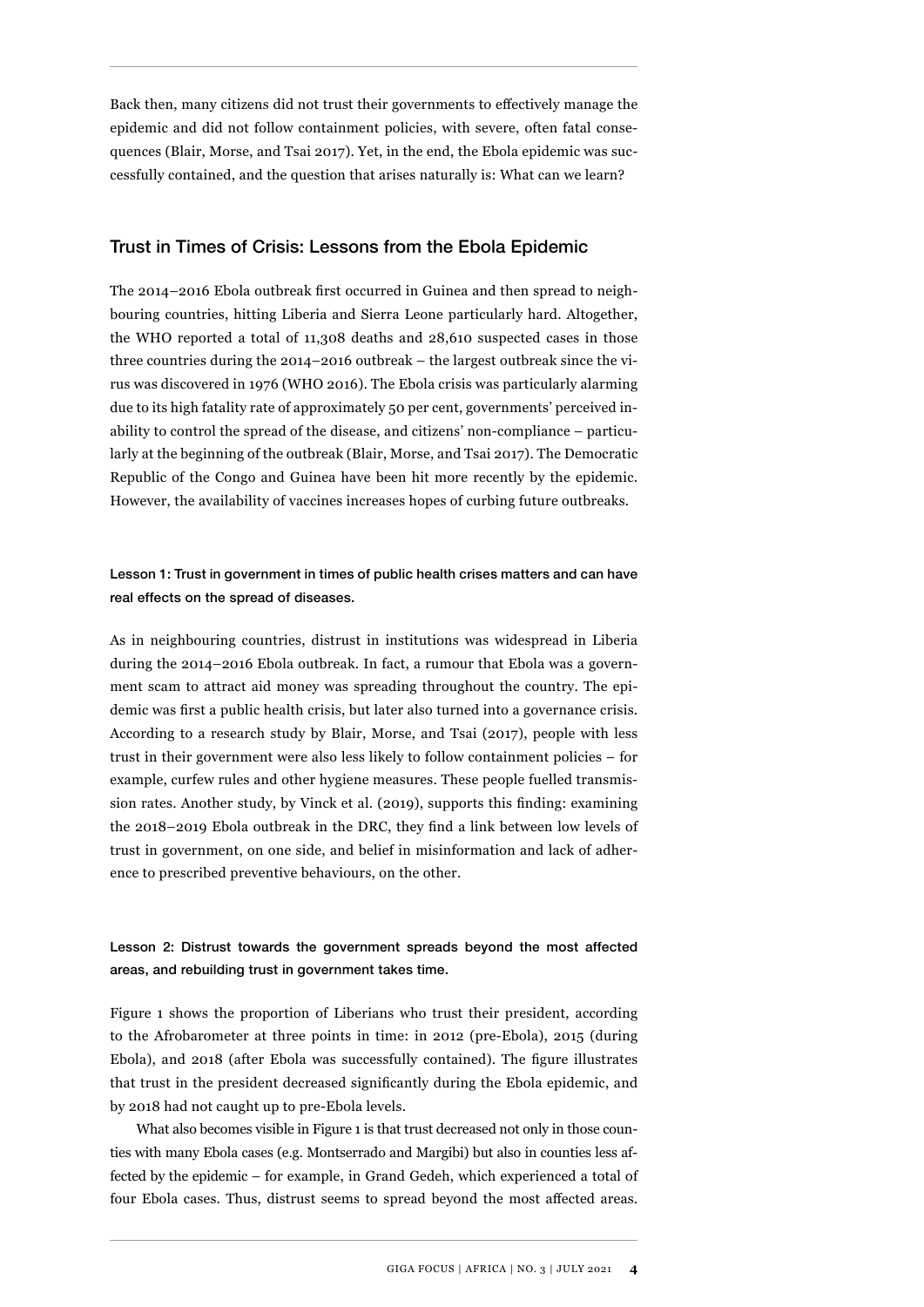

Comparing 2018 levels to pre-Ebola levels, levels of trust increased compared to 2015, but did not catch up to pre-Ebola levels.

> **Figure 1 Evolution of Trust in the President in Liberia, 2012–2018** *Source: Author's own representation.*

Lesson 3: Building trust in government requires working on the local level, entailing collaboration with pre-existing networks and institutions.

Studies on previous epidemics have shown that it makes sense to involve community leaders, such as religious leaders, in communication processes. This is because local intermediaries are more familiar with the context and often more trusted than the government. For example, according to the latest Afrobarometer surveys, religious leaders were trusted "somewhat" or "a lot" at a level 12 percentage points higher than presidents. Another way intermediaries are useful is that the local community can also monitor and sanction their behaviour more easily, as intermediaries usually live nearby and are more accessible (Tsai et al. 2020). In this sense, communities themselves can guarantee a certain level of accountability from intermediaries for distributed information and actions. Additionally, local intermediaries (religious leaders, NGOs, etc.) can help state institutions to monitor and implement measures and policies locally despite states' weak capacities and geographical reach.

# Have Ebola-Affected Countries Learned the Relevant Lessons?

In Liberia, the COVID lockdown started off chaotically, with excavators destroying informal market stalls in the capital's busiest market and police officers using trun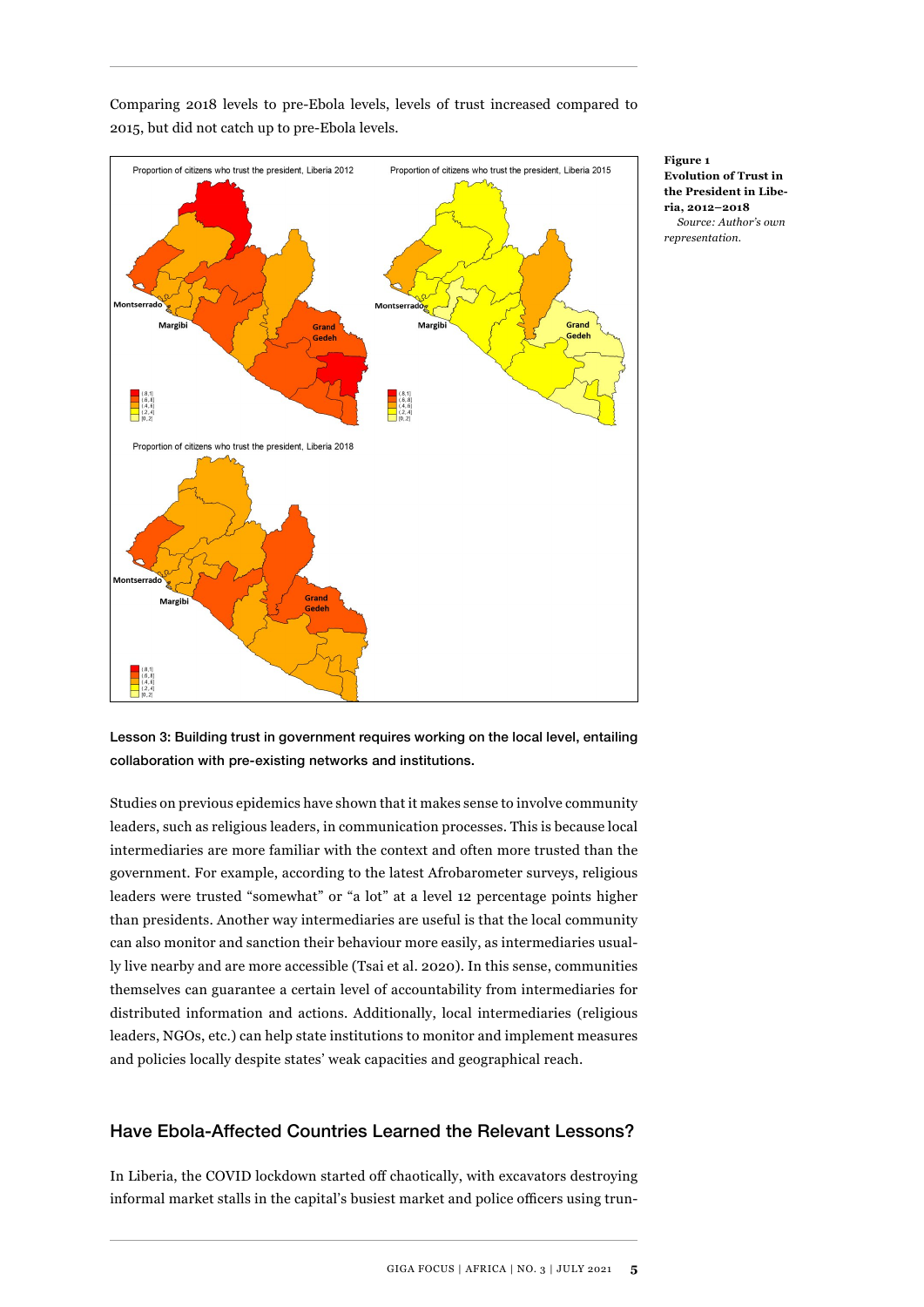cheons against residents. Thus, Liberia's immediate actions were initiated by a topdown decision of the government, and it took time for the state to turn to local actors as intermediaries. As in the Ebola epidemic, miscommunication, contradictions, and rumours about the spread of and possible cures for the virus challenged effective crisis management. For example, according to a survey from April 2020, three in five Liberians were convinced that lemon and vitamin C would prevent COVID-19 transmission, and almost half of the respondents thought that the disease could be cured with garlic (Ipsos 2020). Thus, while the government's response was fast, it seems that there was a lack of effective communication to inform citizens and gain or sustain trust in government. Still, in April 2020, a majority of Liberians stated that they were satisfied with their government's response to COVID-19 – though a quarter was very dissatisfied (Ipsos 2020). This overall satisfaction might be due to local institutions ultimately being brought in: according to a GIGA survey in more than 70 rural villages, town chiefs controlled the implementation of COVID-related rules and disseminated information about the virus. However, the opposition coalition Collaborating Political Parties (CPP) received the most votes in Liberia's Senate elections in December 2020, possibly indicating that Liberians want a change. These election results do not solely reflect citizens' perceptions of the government's public health policy, but they do indicate that trust in the government seems to be under threat.

#### Challenges for Trust in Government as Countries Eye Recovery

As the example from Liberia has shown, the fight against the COVID-19 pandemic is still subject to rumours, misinformation, and a lack of trust in government. This is also exemplified by the recent developments in Malawi. The country recently made news for burning 20,000 doses of the AstraZeneca vaccine – 5 per cent of the total vaccine doses available in the country. Health Minister Kumbize Kandodo put this down to the negative media coverage of the British–Swedish vaccine, which raised concerns among the population.

Much of the success for recovery, however, will depend on how vaccine doses are distributed, and on whether governments manage to build the necessary trust in the vaccine's safety. The signs are not too positive: a large majority in five West African countries do not seem to trust their governments to ensure the safety of COVID-19 vaccines and consequently see themselves as rather unlikely to attempt to get vaccinated (Figure 2).



**Figure 2 Trust in Government and Likelihood of Trying to Get Vaccinated (in %)** 

*Source: Seydou 2021.*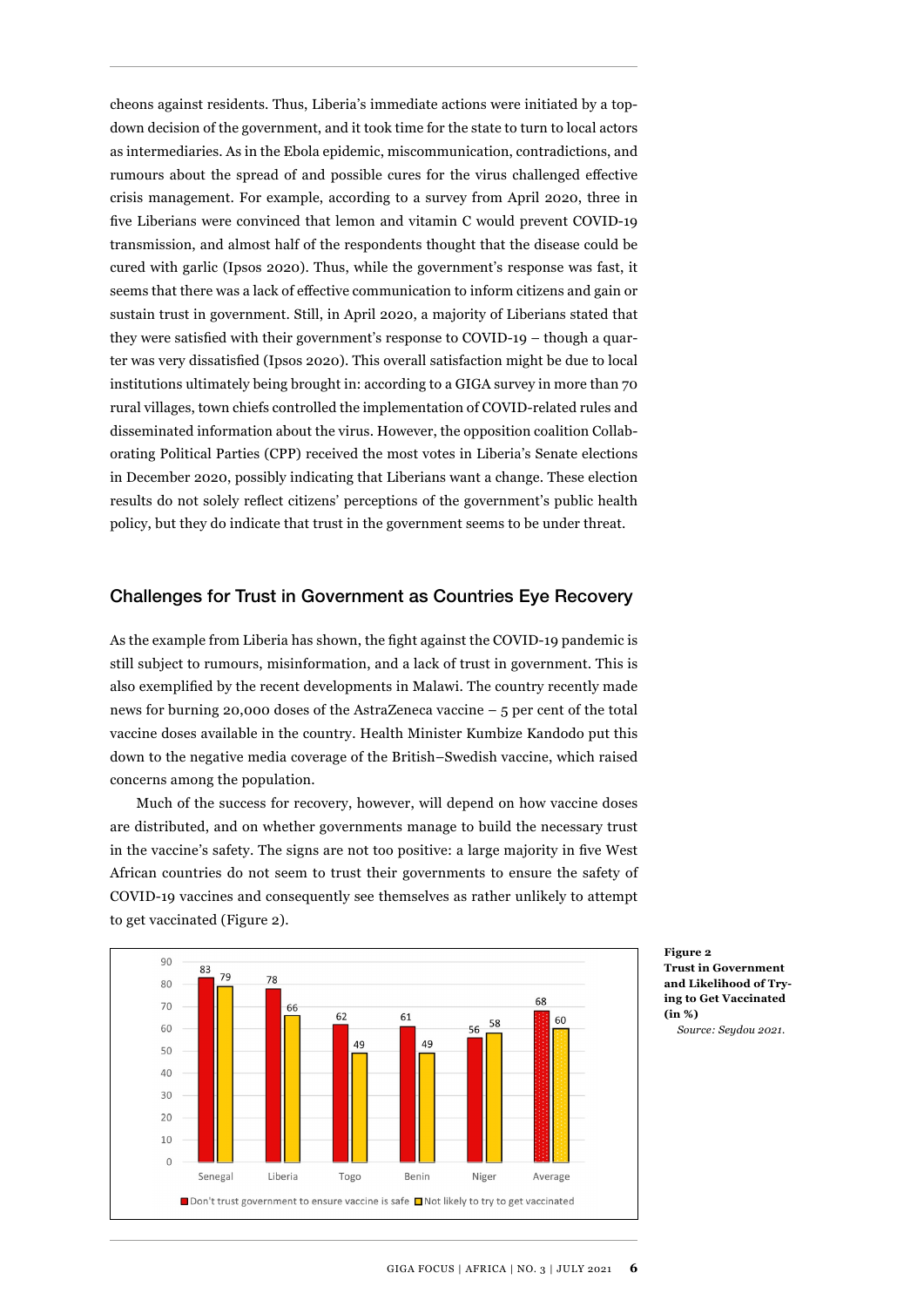Building on the experiences of Liberia, more actively involving local opinion leaders in communication could be a fruitful avenue to reducing mistrust, not least because in many countries trust in religious leaders is as high if not higher than trust in the president (see Figure 3).



**Figure 3 Trust in the President vs. Other Opinion Leaders (in %)** *Source: Afrobarometer 2019, R7 2016/18.*

Africa's low COVID-19 case rate is often attributed to the fast – and in some countries very harsh – responses of the respective governments. But besides effectively limiting the spread of the virus, these harsh measures have come with a price – namely, an expansion of executive powers and restrictions on individual freedoms. These developments are not unique to Africa, as we observe similar measures in many countries in the world. Even in African countries that have been lauded for how they have addressed the crisis, such as Senegal, the executive has expanded its powers. In fact, Ghana, Senegal, Burkina Faso, Kenya, Guinea-Bissau, and Uganda have all passed controversial laws that extend the power of the executive and limit rights to assemble. If these laws are not reversed after the pandemic, they will create an imbalance and threat to accountability – in fact, they threaten the very foundations of democracy. Hence, the expansion of executive powers needs to be closely monitored. In its latest release, the Ibrahim Index of African Governance (IIAG) also noted a slight decline in the overall perception of governance in West Africa (IIAG 2021). While the decline is small in numbers, it could be a warning sign, since it is the first time since 2010 that a decline has been noted. While in the past social and economic progress has offset poor governance performance, the looming recession and consequent slowdown and potential reversal of progress in this dimension is likely to bring government performance and trust in government much more to the forefront. The pandemic is expected to forestall the positive trend in poverty reduction, as the looming recession in sub-Saharan Africa is likely to complicate poverty reduction efforts. Hence, the expansion of social protection measures on the continent, while laudable, will prove challenging, as it has raised expectations upon which governments now have to deliver.

# Trust, but Verify

While trust in government is considered crucial for the containment of and recovery from the COVID-19 pandemic, the optimal amount of trust is subject to debate: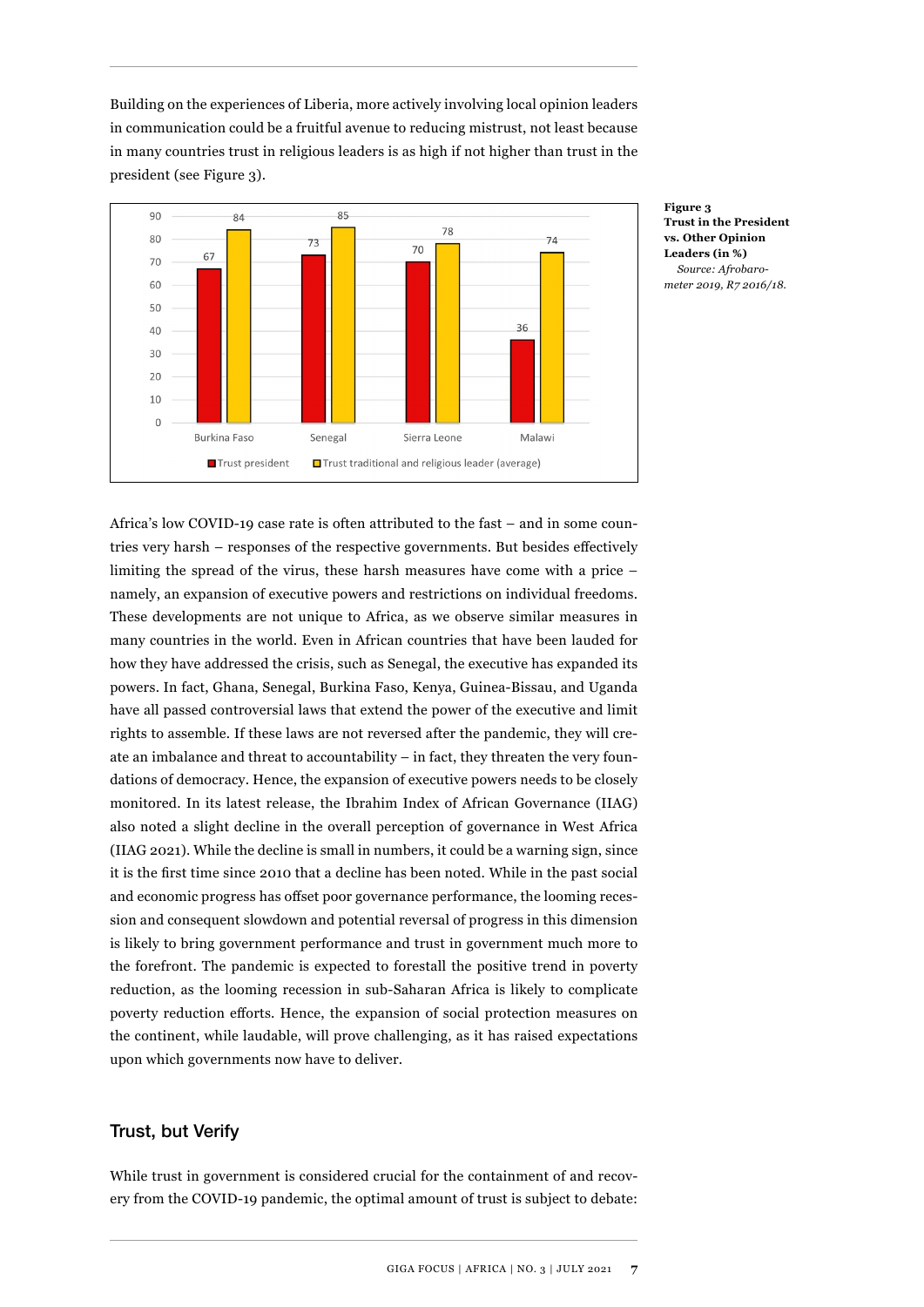Trusting one's own government too much can also have negative effects, in cases when citizens believe that their governments are effectively managing the pandemic, when in fact they are not – or when trusted actors oppose containment policies, such as Tanzania's ex-president John Magufuli, who declared Tanzania COVID-free after a three-day national prayer. But trusting too little can also be dangerous, as the 2014–2016 Ebola epidemic in West Africa has shown. Trust in government is essential to tackling COVID-19 and other health crises effectively. However, it is likely not sufficient, as many state institutions in sub-Saharan Africa suffer from weak capacity. This underscores the necessity for state institutions to not only build trust among local populations, but also actively seek out cooperative arrangements with local non-state actors, such as religious leaders, and with external actors, such as the United Nations.

# References

- Afrobarometer (2019), *Merged Round 7 data (34 countries) (2019)*, [https://afroba](https://afrobarometer.org/data/merged-round-7-data-34-countries-2019)[rometer.org/data/merged-round-7-data-34-countries-2019](https://afrobarometer.org/data/merged-round-7-data-34-countries-2019) (28 June 2021).
- Basedau, Matthias (2019), *Progress Overlooked: The Case for More "Afropositivism"*, GIGA Focus Africa, 02, March, [www.giga-hamburg.de/en/publications/11568967](https://www.giga-hamburg.de/en/publications/11568967-unbemerkte-fortschritt-plädoyer-mehr-afropositivismus/ ) [unbemerkte-fortschritt-plädoyer-mehr-afropositivismus/ \(](https://www.giga-hamburg.de/en/publications/11568967-unbemerkte-fortschritt-plädoyer-mehr-afropositivismus/ )28 June 2021).
- BBC (2021), *Coronavirus in Africa: Concern Growing Over Third Wave of COVID-19 Infections*, [www.bbc.com/news/world-africa-53181555](https://www.bbc.com/news/world-africa-53181555) (10 June 2021).
- Blair, Robert A., Benjamin S. Morse, and Lily L. Tsai (2017), Public Health and Public Trust: Survey Evidence from the Ebola Virus Disease Epidemic in Liberia, in: *Social Science & Medicine*, 172, 89–97, [https://doi.org/10.1016/j.socsci](https://doi.org/10.1016/j.socscimed.2016.11.016) [med.2016.11.016](https://doi.org/10.1016/j.socscimed.2016.11.016) (10 June 2021).
- Devine, Daniel, Jennifer Gaskell, Will Jennings, and Gerry Stoker (2021), Trust and the Coronavirus Pandemic: What are the Consequences of and for Trust? An Early Review of the Literature, in: *Political Studies Review*, 19, 2, 274—285, [https://](https://journals.sagepub.com/doi/10.1177/1478929920948684) [journals.sagepub.com/doi/10.1177/1478929920948684](https://journals.sagepub.com/doi/10.1177/1478929920948684) (28 June 2021).
- Grauvogel, Julia, and Charlotte Heyl (2017), *Democracy in Africa: Against All Odds*, GIGA Focus Africa, 07, November, [www.giga-hamburg.de/de/](https://www.giga-hamburg.de/de/publikationen/11568424-trotz-aller-widrigkeiten-demokratie-afrika/) [publikationen/11568424-trotz-aller-widrigkeiten-demokratie-afrika/](https://www.giga-hamburg.de/de/publikationen/11568424-trotz-aller-widrigkeiten-demokratie-afrika/) (28 June 2021).
- IIAG (2021), *IIAG Data Portal*, [https://iiag.online/data.html?meas=CITVOICE&loc](https://iiag.online/data.html?meas=CITVOICE&loc=g9&view=graph) [=g9&view=graph](https://iiag.online/data.html?meas=CITVOICE&loc=g9&view=graph) (10 June 2021).
- Ipsos (2020), *Responding to COVID-19: Highlights of a Survey in LIBERIA*, [www.](https://www.ipsos.com/sites/default/files/ct/publication/documents/2020-05/liberia_report_0.pdf) [ipsos.com/sites/default/files/ct/publication/documents/2020-05/liberia\\_re](https://www.ipsos.com/sites/default/files/ct/publication/documents/2020-05/liberia_report_0.pdf) [port\\_0.pdf](https://www.ipsos.com/sites/default/files/ct/publication/documents/2020-05/liberia_report_0.pdf) (10 June 2021).
- Keele, Luke (2007), Social Capital and the Dynamics of Trust in Government, in: *American Journal of Political Science*, 51, 2, 241–254, [https://doi.org/10.1111/](https://doi.org/10.1111/j.1540-5907.2007.00248.x) [j.1540-5907.2007.00248.x](https://doi.org/10.1111/j.1540-5907.2007.00248.x) (21 June 2021).
- Ngere, Isaac A. et al. (2021), *High Seroprevalence of SARS-CoV-2 Eight Months After Introduction in Nairobi, Kenya. Preprint with The Lancet*, [https://papers.](https://papers.ssrn.com/sol3/papers.cfm?abstract_id=3844795) [ssrn.com/sol3/papers.cfm?abstract\\_id=3844795](https://papers.ssrn.com/sol3/papers.cfm?abstract_id=3844795) (10 June 2021).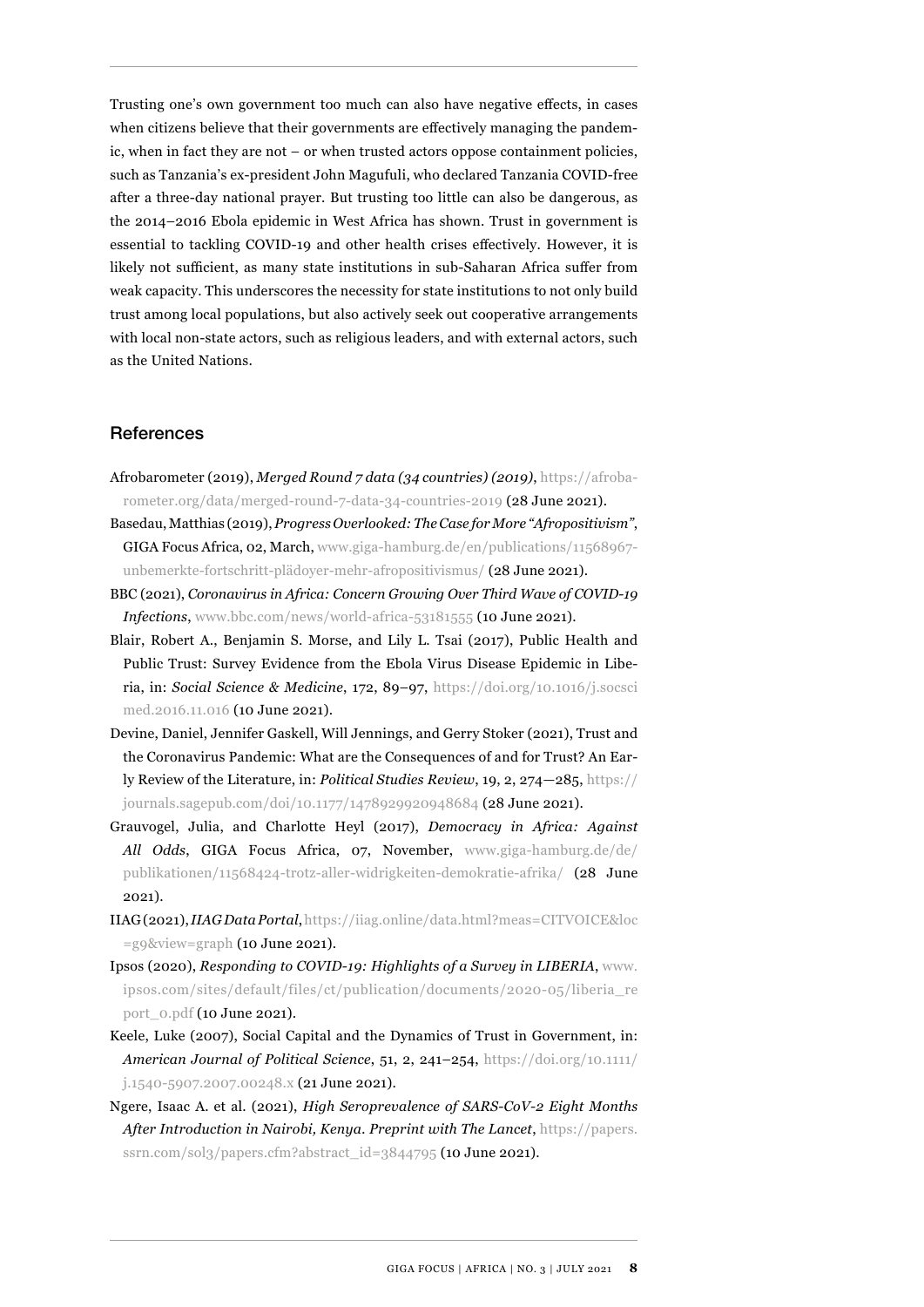- Seydou, Aminatou (2021), *AD432: Who Wants COVID-19 Vaccination? In 5 West African Countries, Hesitancy is High, Trust Low*, Afrobarometer Dispatch No. 432, [https://afrobarometer.org/publications/ad432-who-wants-COVID-19-vac](https://afrobarometer.org/publications/ad432-who-wants-COVID-19-vaccination-5-west-african-countries-hesitancy-high-trust-low) [cination-5-west-african-countries-hesitancy-high-trust-low](https://afrobarometer.org/publications/ad432-who-wants-COVID-19-vaccination-5-west-african-countries-hesitancy-high-trust-low) (10 June 2021).
- Tsai, Lily L., Morse, Benjamin S., and Blair, Robert A. (2020), Building Credibility and Cooperation in Low-Trust Settings: Persuasion and Source Accountability in Liberia During the 2014–2015 Ebola Crisis, in: *Comparative Political Studies*, 53,<https://doi.org/10.1177%2F0010414019897698>(10 June 2021).
- Vinck, Patrick et al. (2019), Institutional Trust and Misinformation in the Response to the 2018–19 Ebola Outbreak in North Kivu, DR Congo: A Population-Based Survey, in: *The Lancet Infectious Diseases*, 19, 529–536, [https://doi.org/10.1016/](https://doi.org/10.1016/S1473-3099(19)30063-5) S<sub>1473</sub>-3099(19)<sub>30063</sub>-5 (10 June 2021).
- WHO (2021), *WHO Coronavirus (COVID-19) Dashboard*, [https://COVID19.who.](https://COVID19.who.int/) [int/](https://COVID19.who.int/) (10 June 2021).
- WHO (2016), *Ebola Data and Statistics*, [https://apps.who.int/gho/data/node.](https://apps.who.int/gho/data/node.ebola-sitrep) [ebola-sitrep](https://apps.who.int/gho/data/node.ebola-sitrep) (10 June 2021).

# Related GIGA Research

GIGA Research Programme 3 "Globalisation and Development" covers various policy aspects of key relevance to the socio-economic development of the Global South. These include the effectiveness of health, education, and labour-market policies, along with governance. The BMZ-funded GIGA project "Large-Scale Land Acquisitions, Rural Change, and Social Conflict" analyses rural structural change and social conflicts in the context of large-scale land acquisitions in Liberia and Indonesia.

### About the Authors

Prof. Dr. Renate Hartwig is a Research Fellow at the GIGA Institute for African Affairs and a member of Research Programme 3 "Globalisation and Development." She is also Assistant Professor of Development Economics at the University of Göttingen. Her work focuses on various facets of economic development, including health policy, social norms, and political economy.

renate.hartwig@giga-hamburg.de, [www.giga-hamburg.de/en/team/11564735-hartwig-renate/](https://www.giga-hamburg.de/en/team/11564735-hartwig-renate/)

Dr. Lisa Hoffmann is a Research Fellow at the GIGA Institute for African Affairs and a member of Research Programme 3 "Globalisation and Development." Her current work focuses on the connections between religion, development, and peace, as well as on social conflict and political economy.

lisa.hoffmann@giga-hamburg.de, [www.giga-hamburg.de/en/team/11562160-hoffmann-lisa/](https://www.giga-hamburg.de/en/team/11562160-hoffmann-lisa/)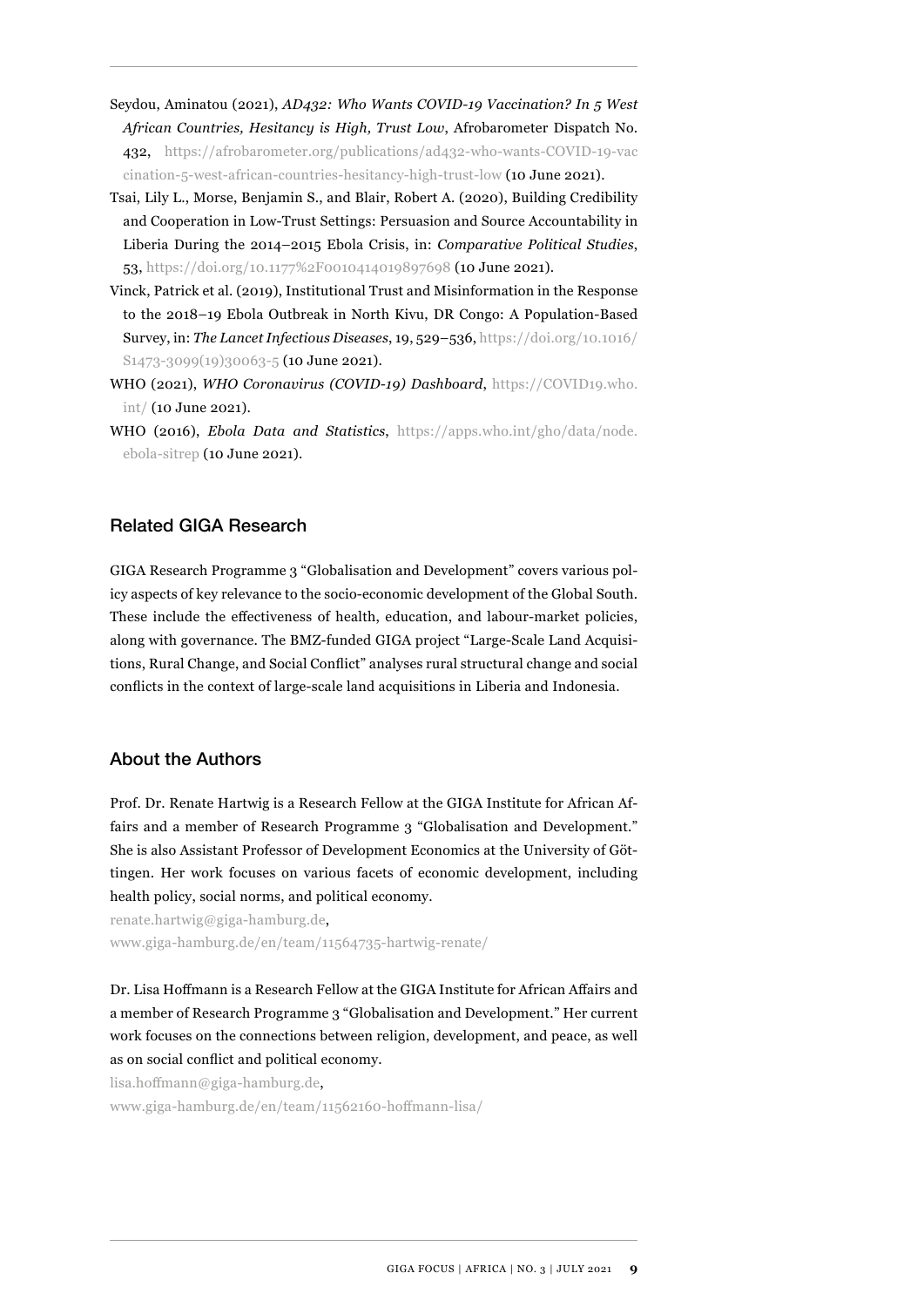# Related GIGA Publications

- Basedau, Matthias, and Mora Deitch (2020), *Pandemic Fallout: Will the Coronavirus Lead to More Violent Conflict in Africa?*, In Brief, Hamburg: GIGA, [www.](https://www.giga-hamburg.de/de/news/pandemic-fallout-will-the-coronavirus-lead-to-more-violent-conflict-in-africa) [giga-hamburg.de/de/news/pandemic-fallout-will-the-coronavirus-lead-to](https://www.giga-hamburg.de/de/news/pandemic-fallout-will-the-coronavirus-lead-to-more-violent-conflict-in-africa)[more-violent-conflict-in-africa](https://www.giga-hamburg.de/de/news/pandemic-fallout-will-the-coronavirus-lead-to-more-violent-conflict-in-africa).
- Blofield, Merike, Bert Hoffmann, and Mariana Llanos (2020), *Assessing the Political and Social Impact of the COVID-19 Crisis in Latin America*, GIGA Focus Latin America, 03, April, [www.giga-hamburg.de/en/publication/assessing-the](https://www.giga-hamburg.de/en/publication/assessing-the-political-and-social-impact-of-the-COVID-19-crisis-in-latin-america)[political-and-social-impact-of-the-COVID-19-crisis-in-latin-america.](https://www.giga-hamburg.de/en/publication/assessing-the-political-and-social-impact-of-the-COVID-19-crisis-in-latin-america)
- Hartwig, Renate, and Tabea Lakemann (2020), *Effects of the COVID-19 Pandemic on Informal Entrepreneurs in Uganda*, In Brief, Hamburg: GIGA, [www.giga](https://www.giga-hamburg.de/de/news/when-the-going-gets-tough)[hamburg.de/de/news/when-the-going-gets-tough](https://www.giga-hamburg.de/de/news/when-the-going-gets-tough).
- Hein, Wolfgang, and Anne Paschke (2020), *Access to COVID-19 Vaccines and Medicines – a Global Public Good*, GIGA Focus Global, 04, July, [www.giga](https://www.giga-hamburg.de/en/publications/20071517-access-covid-19-vaccines-medicines-global-public-good/)[hamburg.de/en/publications/20071517-access-covid-19-vaccines-medicines](https://www.giga-hamburg.de/en/publications/20071517-access-covid-19-vaccines-medicines-global-public-good/)[global-public-good/.](https://www.giga-hamburg.de/en/publications/20071517-access-covid-19-vaccines-medicines-global-public-good/)
- Holbig, Heike (2020), *Vom Krisenherd zum Krisenheld: Chinas Umgang mit COVID-19*, GIGA Focus Asia, 04, July, [www.giga-hamburg.de/en/publications/](https://www.giga-hamburg.de/en/publications/20134211-krisenherd-krisenheld-chinas-umgang-covid-19/)  [20134211-krisenherd-krisenheld-chinas-umgang-covid-19/](https://www.giga-hamburg.de/en/publications/20134211-krisenherd-krisenheld-chinas-umgang-covid-19/).
- Lakemann, Tabea, Jann Lay, and Tevin Tafese (2020), *Africa after the COVID-19 Lockdowns: Economic Impacts and Prospects*, 06, October, [www.giga-hamburg.](https://www.giga-hamburg.de/de/publikationen/21606562-africa-after-COVID-19-lockdowns-economic-impacts-prospects) [de/en/publikationen/21606562-africa-after-COVID-19-lockdowns-economic-im](https://www.giga-hamburg.de/de/publikationen/21606562-africa-after-COVID-19-lockdowns-economic-impacts-prospects) [pacts-prospects.](https://www.giga-hamburg.de/de/publikationen/21606562-africa-after-COVID-19-lockdowns-economic-impacts-prospects)
- Lierl, Malte (2019), *Promoting Good Governance in Africa Three Popular Misconceptions*, GIGA Focus Africa, 03, July, [www.giga-hamburg.de/en/publica](https://www.giga-hamburg.de/en/publication/promoting-good-governance-in-africa-three-popular-misconceptions)  [tion/promoting-good-governance-in-africa-three-popular-misconceptions.](https://www.giga-hamburg.de/en/publication/promoting-good-governance-in-africa-three-popular-misconceptions)
- Woertz, Eckart (2020), *COVID-19 in the Middle East and North Africa: Reactions, Vulnerabilities, Prospects*, GIGA Focus Middle East, 02, April, [www.gi](https://www.giga-hamburg.de/en/publications/19066055-covid-19-middle-east-north-africa-reactions-vulnerabilities-prospects/) [ga-hamburg.de/en/publications/19066055-covid-19-middle-east-north-africa](https://www.giga-hamburg.de/en/publications/19066055-covid-19-middle-east-north-africa-reactions-vulnerabilities-prospects/)[reactions-vulnerabilities-prospects/](https://www.giga-hamburg.de/en/publications/19066055-covid-19-middle-east-north-africa-reactions-vulnerabilities-prospects/).